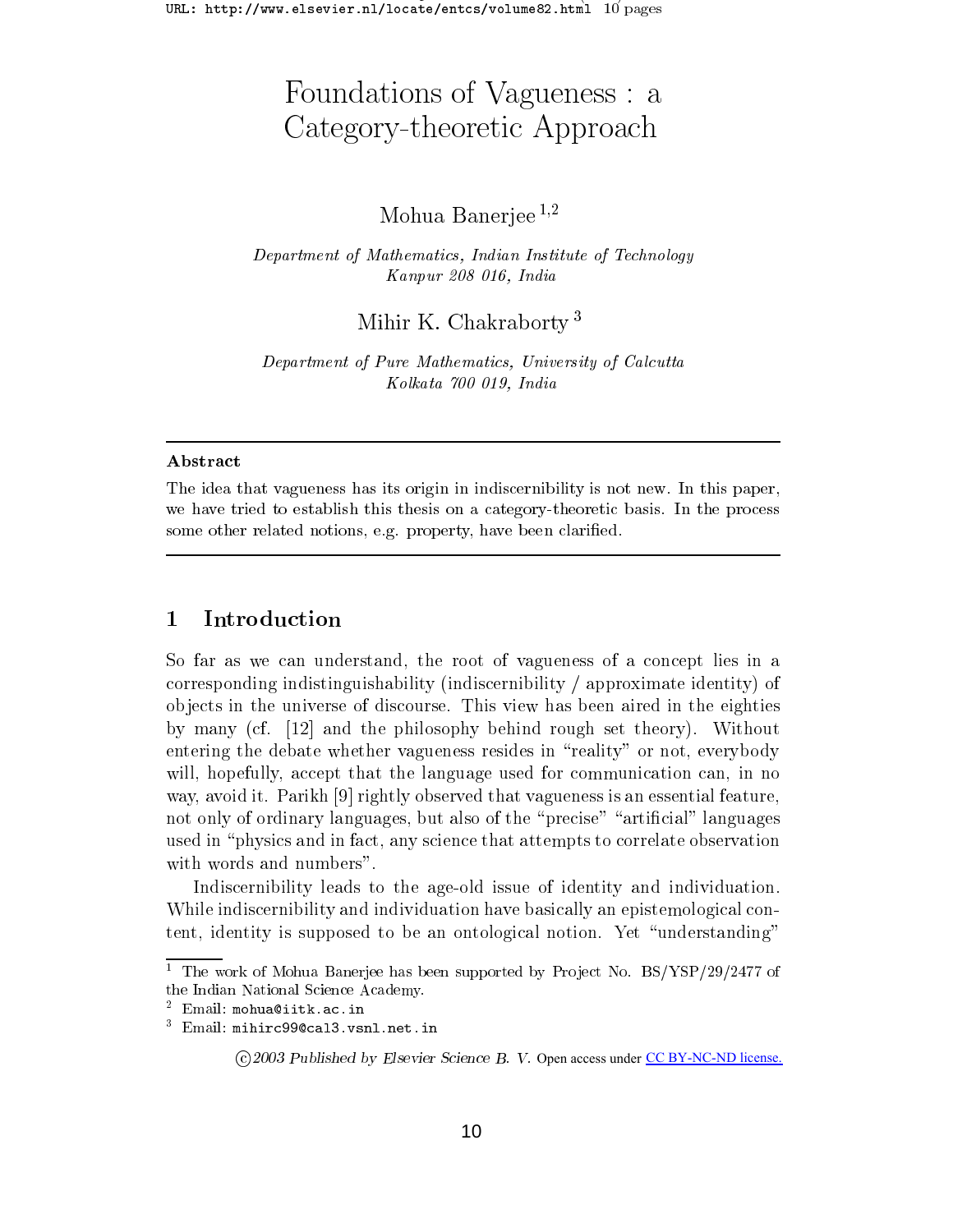identity has remained eternally elusive. The Leibnizian principle is definitely pioneering in this regard :

 $x = y$  if and only if x has every property that y has and conversely. (LP)

There are, howev er, quite a few problems with this principle. Firstly, the word "every" of "every property" in the definiens is inconceivable. Secondly, (LP) may characterize the identity of static ob jects only. And thirdly, understanding of properties and their identity then comes prior to that of identity of objects – which one is more transparent is debatable  $[13]$ .

Because of the first two problems, it seems reasonable to modify the Leibnizian principle as follows :

 $x = y$  if and only if x has P implies y has P and conversely. (MLP) Here  $P$  belongs to a "specified" collection of properties.

Extensionally, "properties" can be considered as subsets of the universe of discourse within which identity should be understood, i.e. the elements of which are well-individuated. Without this, subsets cannot be dened at all. Let P be a property for objects in the universe X having an understood identity . Then

 $x = y$  and x has P imply y has P. (S)

 $(S)$  is one wing of  $(MLP)$  and is called the "substitutivity principle" (substitutivity of identicals). A classical property understood extensionally b y a Cantorian subset of  $X$  makes the above assertion a truism, viz.

 $x = y$  and  $x \in P$  imply  $y \in P$ .

But when the property (or concept) P is vague or/and the identity in X is approximate, (S) becomes non-trivial and extremely interesting, having multiple possibilities.  $P$  is then represented (extensionally, again) by fuzzy sets or rough sets or the like.

Our ob jective is to look into some kinds of indiscernibilities related with v ague concepts and systematize them. The framework of study is categorial. A triple <Universe,Indiscernibility ,Related Concept> will be a typical object of the defined categories.

# <sup>2</sup> The Identities

We shall adopt a uniform procedure to deal with all the approximate identities.  $X, Y, Z, \ldots$  shall denote universes of discourse – individuation in them shall be assumed to be well-understood. The identity of objects in them shall be uniformly denoted by  $\equiv$ . An indiscernibility relation  $\epsilon$  shall be taken on the universe. The general pattern of the indiscernibility shall be a mapping : X - - X - - X - X, - X - X, Y - X, Y - X, Y - X, Y - Any x; Y - Any x 2 X, Y - X, Y - X, Y - X, Y - X, Y - X, the conditions

(a)  $\epsilon \, () \leq \epsilon \, ()$ , (b)  $\epsilon(*x*, *y*) = \epsilon(*y*, *x*)$  ( $=$ ' also denoting the identity in L), and (c)  $\epsilon(*x*, *y*) * \epsilon(*y*, *z*) \leq \epsilon(*x*, *z*)$ .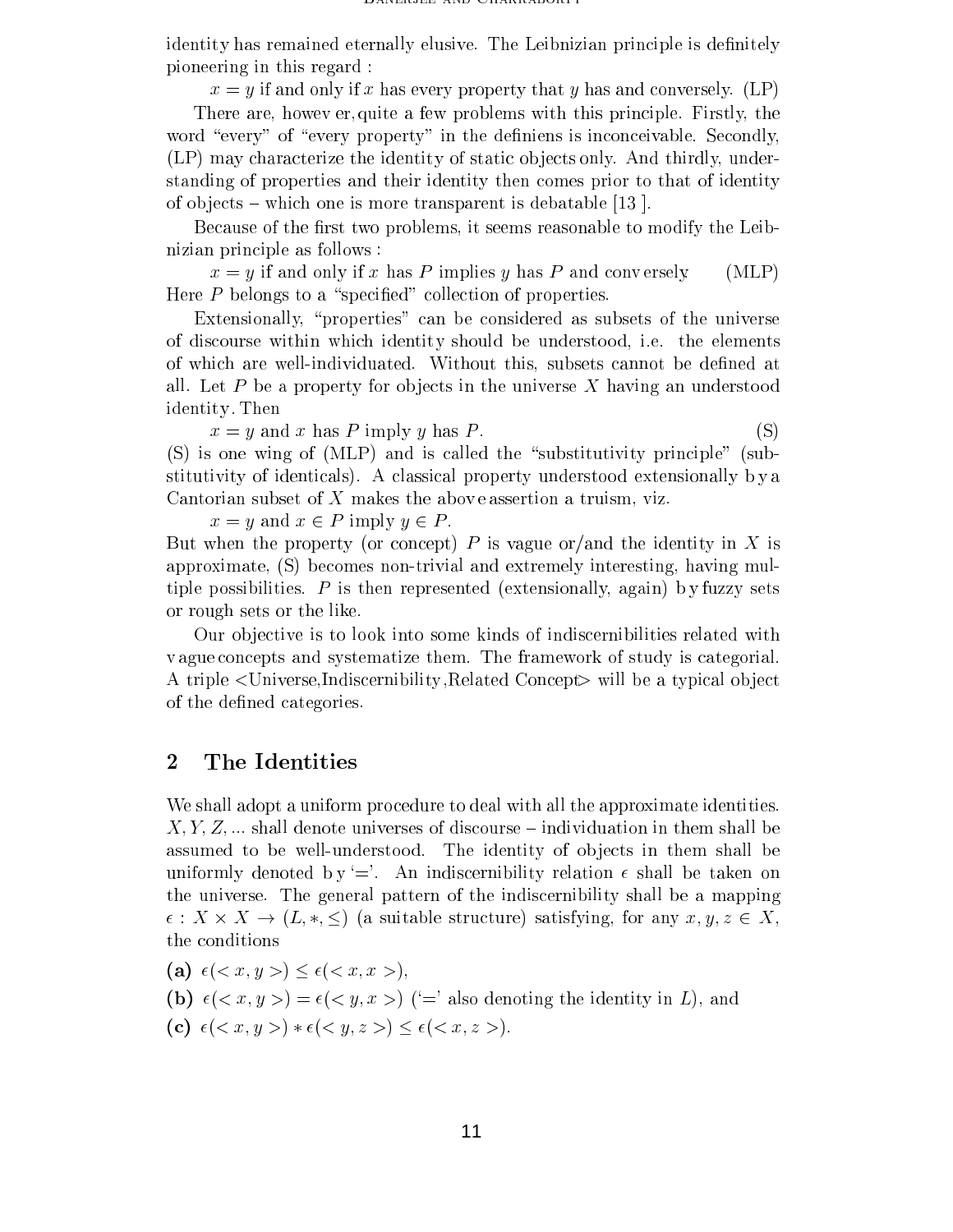(L) is the the set of values  $\left\{ -v\right\}$  as the individual with the individual with the individual  $\left\{ -v\right\}$ and domain X. It is a "residuated lattice", i.e.  $(L, \leq)$  is a complete lattice, and  $\cdot^*$  is a binary operation on L such that

(i) (i) (i) is a commutative monoid (1 being the unit element of L), and unit element of L), and  $\mathcal{L}$ (ii)  $(sup_i \alpha_i) * \beta = sup_i(\alpha_i * \beta)$ , where  $\alpha_i, \beta \in L$  and  $i \in I$ , an index set. A binary operation  $\rightarrow$  can be defined in L as :

!  supf 2 <sup>L</sup> : g; ;  2 L:

The indiscernibilities we shall be dealing with are  $I_C$  (classical identity),  $E_C, E_M$  [8],  $E_Z$  [15],  $E_R$  [11],  $E_T$  [14],  $E_{Ap}, E_f$  [4],  $E_H$  [7] and  $E$ .

 $\mathcal{L} \mathcal{L} \mathcal{L} \mathcal{L} \mathcal{L} \mathcal{L} \mathcal{L} \mathcal{L} \mathcal{L} \mathcal{L} \mathcal{L} \mathcal{L} \mathcal{L} \mathcal{L} \mathcal{L} \mathcal{L} \mathcal{L} \mathcal{L} \mathcal{L} \mathcal{L} \mathcal{L} \mathcal{L} \mathcal{L} \mathcal{L} \mathcal{L} \mathcal{L} \mathcal{L} \mathcal{L} \mathcal{L} \mathcal{L} \mathcal{L} \mathcal{L} \mathcal{L} \mathcal{L} \mathcal{L} \mathcal{L} \mathcal{$ 

$$
\bullet\;I_{C}
$$

IC : <sup>X</sup> - X ! f0; 1g such that

 $I_C$   $\langle x, y \rangle = 0$  for  $x \neq y$ .

An object is of the form  $\langle X, I_C, A \rangle$ , where  $A(x) = I_C(\langle x, x \rangle)$ ,  $x \in X$ .  $\mathcal{H} = \{ \mathcal{H} \mid \mathcal{H} \leq \mathcal{H} \}$  $I_{\mathcal{C}}(x,x)$  may be 0 for some x. Thus the indiscernibility determines a subset of  $X$ .

$$
\bullet \; E_C
$$

 $\mathbf{C}$  :  $\mathbf{C}$  ,  $\mathbf{C}$  ,  $\mathbf{C}$  ,  $\mathbf{C}$  ,  $\mathbf{C}$  ,  $\mathbf{C}$  ,  $\mathbf{C}$  ,  $\mathbf{C}$  ,  $\mathbf{C}$  ,  $\mathbf{C}$  ,  $\mathbf{C}$  ,  $\mathbf{C}$  ,  $\mathbf{C}$  ,  $\mathbf{C}$  ,  $\mathbf{C}$  ,  $\mathbf{C}$  ,  $\mathbf{C}$  ,  $\mathbf{C}$  ,  $\mathbf{C}$  ,

(i) 
$$
E_C
$$
  $(< x, y >)$   $\leq E_C$   $(< x, x >)$ ,

(ii) 
$$
E_C() = E_C()
$$
,

(iii)  $E_C$  (< x, y >)  $\wedge E_C$  (< y, z >) <  $E_C$  (< x, z >).

An object is of the form  $\langle X, E_C, A \rangle$ , where  $A(x) = E_C(\langle x, x \rangle), x \in X$ . Again  $E_C$  determines the subset A such that  $x \in A$  if and only if  $E_C(x, x)=1$ . But in this case, it is possible that  $E_C(x, y) \neq 0$  for  $x \neq y$ . So, in effect,  $E_C$ determines a partition for the subset  $A$  of  $X$ . This idea has been extended to the follo wing general situations.

$$
\bullet \; E_T
$$

 $\mathcal{L}$  :  $\mathcal{L}$  . If  $\mathcal{L}$  is the such that the such that  $\mathcal{L}$  is that the such that  $\mathcal{L}$ 

- (i)  $E_T() \le E_T()$ ,  $E_T()$  is 1 or 0,
- (ii)  $E_T$ (< x, y >) =  $E_T$ (< y, x >),
- (iii)  $E_T$ (< x, y >)  $E_T$ (< y, z >) <  $E_T$ (< x, z >).

An object is of the form  $\langle X, E_T, A \rangle$ , where  $A(x) = E_T(\langle x, x \rangle)$ ,  $x \in X$ .

 $E_M, E_Z$  and  $E_R$  are special cases of  $E_T$ , where particular <sup>\*\*</sup>' operations on  $L$  are considered.

$$
\bullet \; E_{Ap}
$$

 $\mathcal{L}$ 

- (i)  $E_{Ap}() \le E_{Ap}()$ ,  $E_{Ap}()$  is 1 or 0,
- (ii)  $E_{Ap}() = E_{Ap}()$ ,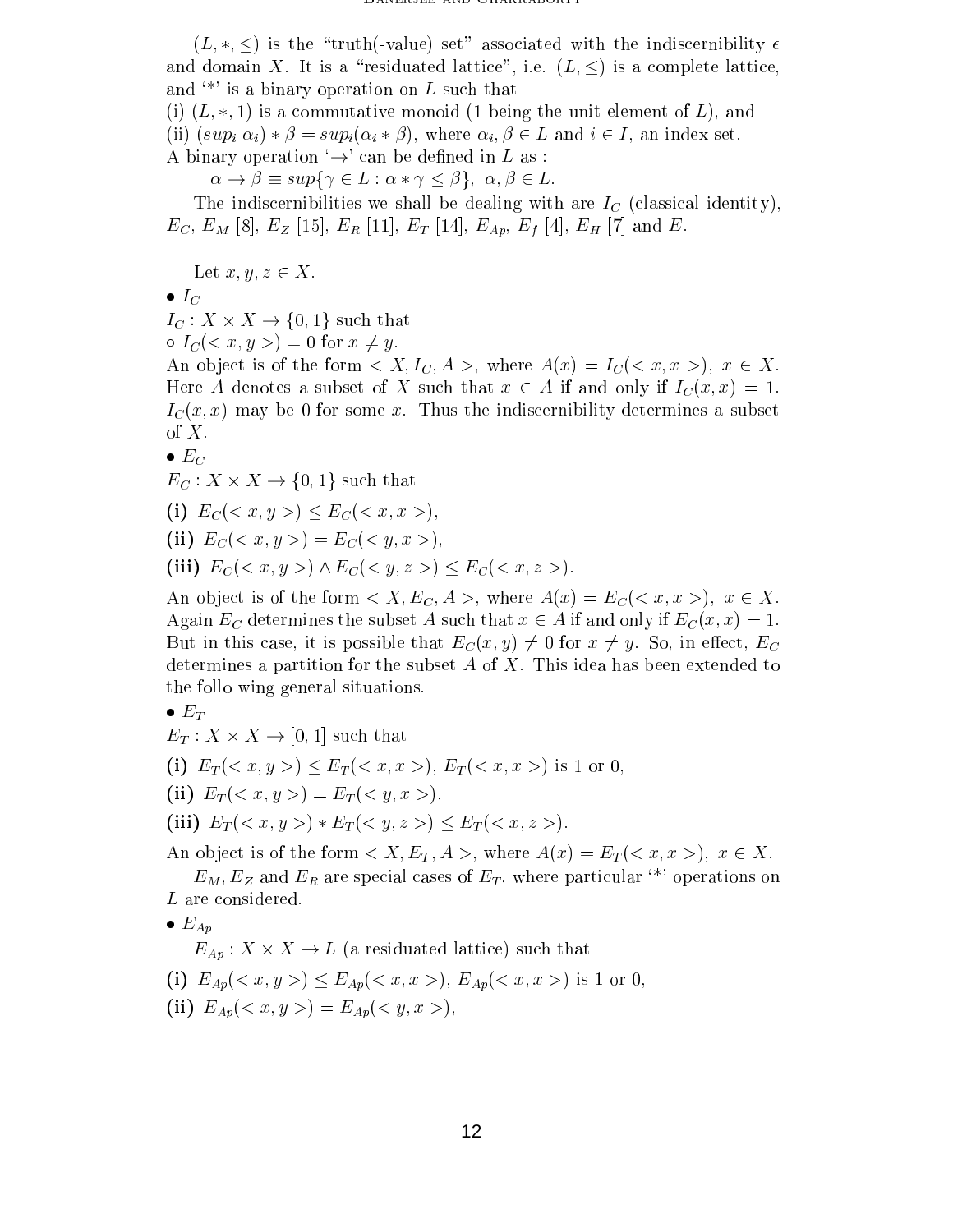(iii)  $E_{Ap}() * E_{Ap}() \leq E_{Ap}()$ An object is of the form  $\langle X, E_{Ap}, A \rangle$ , where  $A(x) = E_{Ap}(\langle x, x \rangle), x \in X$ .  $\bullet$   $E_f$  $\mathbf{E} = \mathbf{E} \mathbf{E} \mathbf{E} \mathbf{E} \mathbf{E} \mathbf{E} \mathbf{E} \mathbf{E} \mathbf{E} \mathbf{E} \mathbf{E} \mathbf{E} \mathbf{E} \mathbf{E} \mathbf{E} \mathbf{E} \mathbf{E} \mathbf{E} \mathbf{E} \mathbf{E} \mathbf{E} \mathbf{E} \mathbf{E} \mathbf{E} \mathbf{E} \mathbf{E} \mathbf{E} \mathbf{E} \mathbf{E} \mathbf{E} \mathbf{E} \mathbf{E} \mathbf{E} \mathbf{E} \mathbf{E} \mathbf$ (i)  $E_f$  (< x, y >)  $\leq E_f$  (< x, x >), (ii)  $E_f(*x*, *y*) = 0$  for  $x \neq y$ . An object is of the form  $\langle X, E_f, A \rangle$ , where  $A(x) = E_f(\langle x, x \rangle), x \in X$ .  $\bullet$   $E_H$  $\mathcal{L}_H$  : A Heyting algebra) such that  $\mathcal{L}_H$  is the such that the such that  $\mathcal{L}_H$ (i)  $E_H() \le E_H()$ , (ii)  $E_H() = E_H()$ , (iii)  $E_H() \wedge E_H() \leq E_H()$ . An object is of the form  $\langle X, E_H, A \rangle$ , where  $A(x) = E_H(\langle x, x \rangle), x \in X$ .  $\bullet$  E E : X - X ! L (a residuated lattice) such that (i)  $E\left\langle x, y \right\rangle = E\left\langle y, x \right\rangle$ , (ii)  $E\left\langle x, y \right\rangle * E\left\langle \left\langle y, z \right\rangle\right\rangle \le E\left\langle \left\langle x, z \right\rangle\right\rangle$ , (iii)  $E(*x*, *y*) * E(*x*, *x*) = E(*x*, *y*)$ .

An object is of the form  $\langle X, E, A \rangle$ , where  $A(x) = E(\langle x, x \rangle), x \in X$ .

It may be remarked that  $E$  is a slightly modified form of an identity proposed in [1].

All the abov eindiscernibilities can be shown to satisfy the conditions (a), (b) and (c) with the respective modications in accordance with their truth sets  $(L, *, \leq)$ . Also in all cases,

 $\epsilon(*x, y*) * A(*x*) \leq A(*y*), x, y \in X.$ (1)

The third component  $A$  is the set  $\ell$  fuzzy set emerging out of the indiscernibility by  $A(x) = \epsilon \, ()$ ,  $x \in X$ . The degree of existence of an object x of the universe in the concept A is the degree to which x is indiscernible with itself.

The triple  $\langle X, \epsilon, A \rangle$  represents the universe X, the indiscernibility and a subset or a fuzzy subset  $A$  of  $X$ . The identity arrow in the defined category is the indiscernibility  $\epsilon$  in each case. (1) shows that the subset (fuzzy or ordinary) sliced out of the universe using the indiscernibility  $\epsilon$  satisfies the substitutivity principle relative to it. The conv erse, howev er, is not true. A necessary and sufficient condition when a subset satisfies the principle is given, for instance,  $b$  y Pultr [10].

**Theorem 2.1** A fuzzy set  $A: X \rightarrow L$  (a residuated lattic e) satisfies the substitutivity principle  $(S)$  with resp ecto the indiscernibility  $\epsilon$  if and only if  $\epsilon(*x*, *y*) \leq (A(*x*) \rightarrow A(*y*)) \land (A(*y*) \rightarrow A(*x*)), x, y \in X.$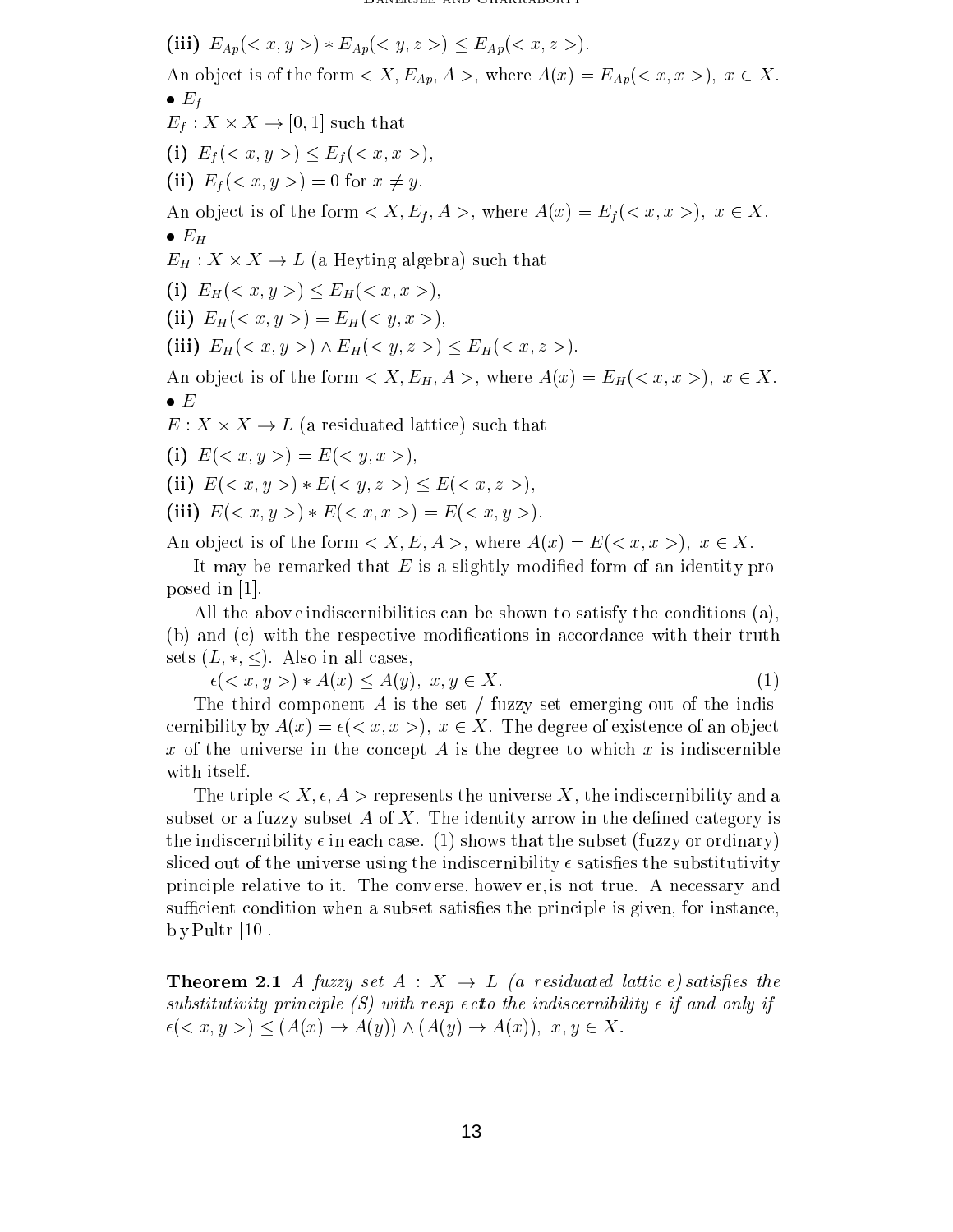Various forms of the substitutivity principle related with identities in different theories of uncertainty , are discussed in [3].

The relationship among the defined identities is depicted in Fig. 1. An arrow indicates that the identity at its tail is a special instance of that at its head.



Fig. 1. The Tree of Indiscernibilities

T o accommodate rough (sub)sets in this framework, a slight modication is required. We define in the universe  $X$ , the indiscernibility (crisp equivalence)  $L_C: \Lambda \times \Lambda \to \{0, 1\}$  satisfying

- (i)  $E_C'()=1$ , for all  $x \in X$ ,
- (ii)  $E_C'(*x*, *y*) = E_C'(*y*, *x*)$ , and
- (iii)  $E_C'() \wedge E_C'() \leq E_C'()$ , for all  $x, y, z \in X$ .

The object in the corresponding category is  $\langle X, E'_C, A \rangle$ , where  $A(x) \leq$  $E_C'(*x*, *x* >), *x*  $\in$  *X*. Clearly, *A* is then any subset of *X*. Also,  $E_C'$  determines$ a partition of the whole domain  $X$ , and not of the subset  $A$  as in the case of

 $E_C$ .<br>This will give rise to the category ROUGH (presented in the sequel). Here, the substitutivity principle (S) takes the form

 $E_C'(*x*, *y*) \wedge A(*x*) \leq \overline{A}(y), \ x, y \in X,$ where  $\overline{A}$  is the characteristic function of the upper approximation of A. In this case, the identity arrow is defined in a somewhat different manner.

Besides, there is another category  $Set(E_C')$  with the identity arrow closer to what it is in the earlier cases, viz. the second component of the triple.

#### 3The Categories

We now present the categories that capture the indiscernibilities as identity arrows on their respective domains. As shown in Fig. 2 , the categories, in fact, preserve the relationship structure among the indiscernibilities as depicted in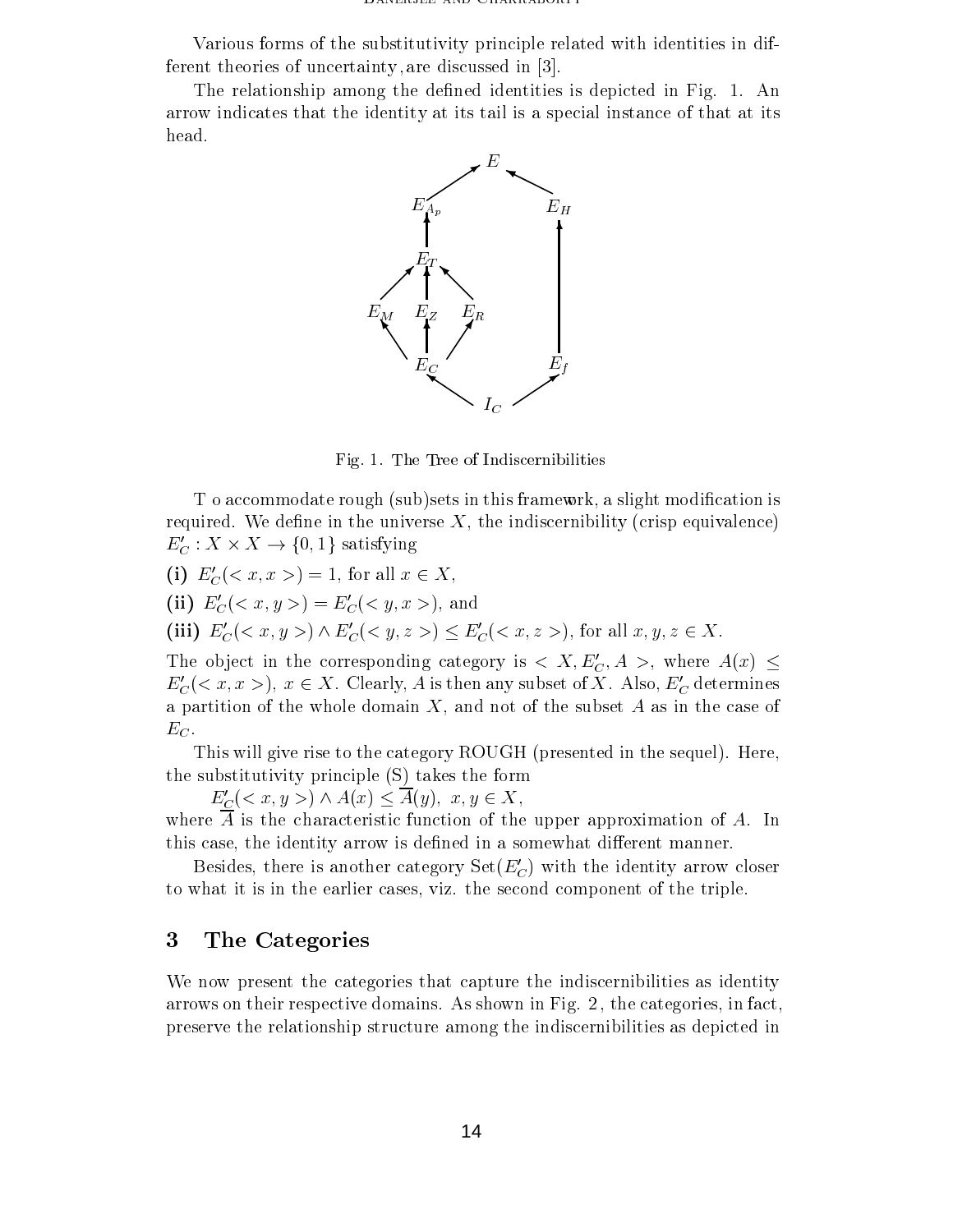the previous section. An arrow inthe diagram indicates that the category at its tail is identiable with some subcategory of that at its head.



Fig. 2. The Tree of Categories

Henceforth, we shall use the same symbol to denote a set and its characteristic function. Let us begin at the bottom of the tree.

# $\bullet$  SET

The most fundamental category, viz. the category  $SET$ , has objects of the form  $\langle X, I_C, A \rangle$ , where  $A(x) = I_C(x, x)$ ,  $x \in X$ . A morphism with domain  $\langle \langle A, I_C, A \rangle \rangle$  and codomain  $\langle Y, I_C, B \rangle$ , is a function from A to B. Composites of morphisms are simply functional composites. The identity morphism on  $\langle X, I_C, A \rangle$  is  $I_C$ .

 $SET$ , of course, is an instance (and a motivation for the definition) of a "topos"  $[5]$  – the most "SET-like" category. Certain categories in the tree to be formed are topoi, at least one is not a topos, and the structures of some are yet to be studied. Some of the kinds shall be indicated as we proceed.

 $\bullet$  Set(E<sub>C</sub>)

Objects are of the form  $\langle X, E_C, A \rangle$ , where  $A(x) = E_C(x, x)$ ,  $x \in X$ . A morphism with domain  $\langle A, E_C, A \rangle$  and codomain  $\langle I, E_C, D \rangle$ , is a relation  $r$  from  $A$  to  $B$  such that

 $\circ$  if  $x \in A$ , there is  $y \in B$  with x r y,

 $\circ$  in  $x \in A$ ,  $y, y \in B$ ,  $x \; r \; y$  and  $y \; E_C \; y$  in  $D$  then  $x \; r \; y$ ,

 $\circ$  if  $x, x \in A$ ,  $y, y \in B$ ,  $x \in y$ ,  $x \in y$  and  $x \in_{\overline{C}} x$  in A then  $y \in_{\overline{C}} y$  in B. Composites of arrows are ordinary relational composites. The identity on  $\langle X, E_C, A \rangle$  is  $E_C$  itself.

**Theorem 3.1** Set( $E_C$ ) is a topos. In fact, it is equivalent to the topos SET.

Let us look at the branch in the middle of the tree.

 $\bullet$  ROUGH [2]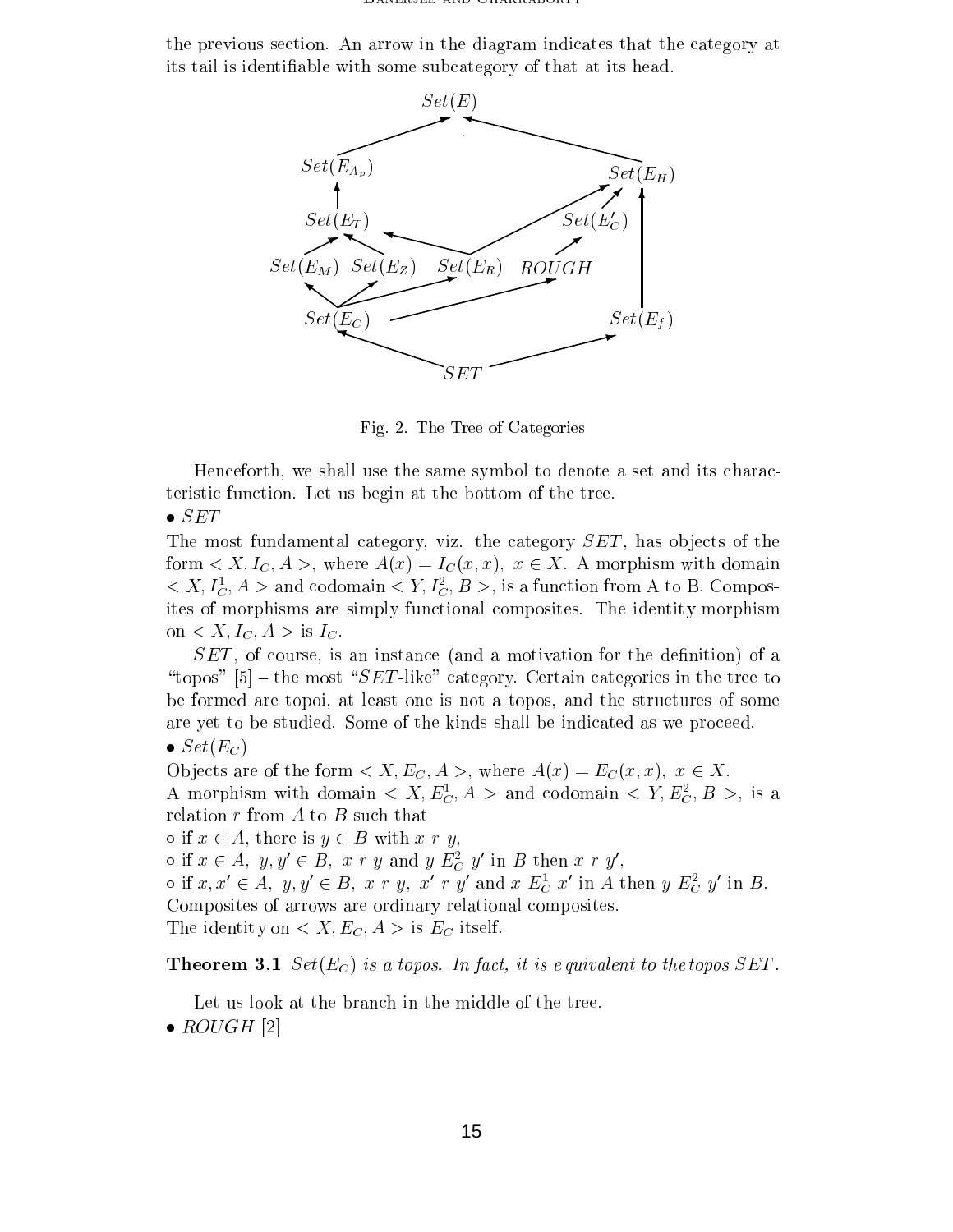Objects of  $ROUGH$ , as mentioned in the previous section, are of the form  $\langle X, E_C', A \rangle$ , where  $A(x) \leq E_C'(\langle x, x \rangle), x \in X$ .

For any ROUGH-object  $\langle X, E'_C, A \rangle$ , let  $\overline{A}$  and  $\underline{A}$  denote the collections of equivalence classes of  $E_C$  contained in the upper and lower approximations of A respectively. Then clearly,  $\underline{\mathcal{A}} \subseteq \mathcal{A}$ .

An arrow in  $ROU$  GH with domain  $\langle |A, E_{\tilde{C}}, A|\rangle$  and codomain  $\langle |I|, E_{\tilde{C}}, D|\rangle$ is a map  $f: \overline{A} \to \overline{B}$  such that  $f(\underline{A}) \subseteq \underline{B}$ .

Composites of morphisms are again simply functional composites. The identity arrow on  $\langle X, E'_C, A \rangle$  is the identity map  $i : \overline{A} \to \overline{A}$ .

**Theorem 3.2** The cate gory ROUGH is finitely complete. However, it is not a topos.

 $\bullet$  Set( $E_C'$ )

Objects are those of  $ROUGH$ .

An arrow in  $Set(E_C)$  with domain  $\leq A, E_C, A \geq$  and codomain  $\leq Y, E_C, D \geq$ is a relation from  $A$  to  $B$  satisfying the same defining conditions that apply to arrows in  $Set(E_C)$ , with the indiscernibility replaced by the crisp equivalence  $-$  restricted to the corresponding subsets A or B.

Composites of morphisms are ordinary relational composites.

The identity arrow on  $\langle X, E'_{C}, A \rangle$  is the restriction of  $E'_{C}$  to the subset A of X.

**Theorem 3.3** The cate gories  $Set(E_C)$  and  $Set(E_C')$  are equivalent. Hence  $Set(E_C')$  is a topos.

We also find the following relationship, pointing to the peculiar case when a category that is not a topos \lies between" two equivalent topoi. The notation  $\mathcal{C} \subset \mathcal{D}$  for two categories C,  $\mathcal{D}$  denotes that C is isomorphic to to be also extended of D.

**Theorem 3.4**  $Set(E_C) \subset ROUGH \subset Set(E_C')$ .

 $\bullet$  Set(E<sub>H</sub>) [7] Objects of  $Set(E_H)$  are of the form  $\langle X, E_H, A \rangle$ , where  $A(x) = E_H \, \langle \, x, x \, \rangle, \; x \in X.$ A morphism with domain  $\langle A, E_H^T, A \rangle$  and codomain  $\langle Y, E_H^T, D \rangle$ , is a map  $q: \Lambda \times Y \to L$  satisfying, for  $x, x \in \Lambda$ ,  $y, y \in Y$ ,  $g(x, y, y) \wedge E_H(x, x, z) \leq g(x, y, y),$  $g \circ g \left( \langle x, y \rangle > \right) \wedge E_H^{\bullet} \left( \langle y, y \rangle > \right) \leq g \left( \langle x, y \rangle > \right),$  $g(x, y, y) \wedge g(x, y, y) \leq E_H^{\mathsf{T}}(x, y, y, y)$  $\circ$  sup<sub>yEY</sub>  $g(*x, y*) = A(*x*).$ If  $g: \langle A, E_H, A \rangle \to \langle I, E_H, D \rangle$  and  $h: \langle I, E_H, D \rangle \to \langle Z, E_H, C \rangle$  are arrows, the map is the map of the map  $\mu$  . The map  $\mu$  is the map  $\mu$  -  $\mu$  -  $\mu$  -  $\mu$  -  $\mu$  -  $\mu$  -  $\mu$ 

 $h \circ g(*x*, *z*) = sup_{y \in Y} (g(*x*, *y*>) \wedge h(*y*, *z*>)), x \in X, z \in Z.$ The identity arrow on  $\langle X, E_H, A \rangle$  is  $E_H$  itself.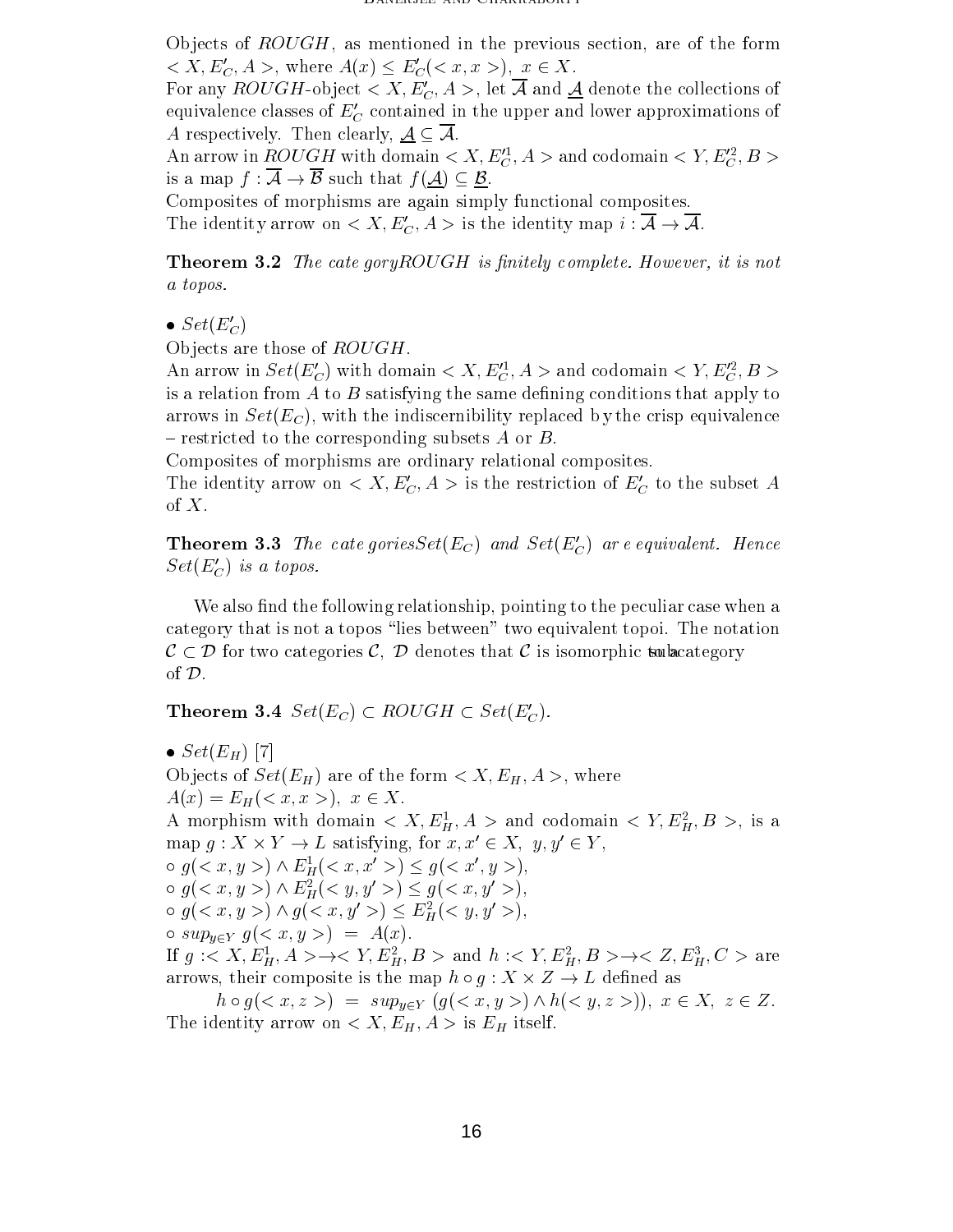**Theorem 3.5** Set( $E_H$ ) is a topos. When  $L \equiv \{0, 1\}$  in particular,  $Set(E_C)$ is equivalent to  $Set(E_H)$ .

Let us turn to the branch on the left of the tree.

 $\bullet$  Set( $E_{Ap}$ )

Objects are of the form  $\langle X, E_{Ap}, A \rangle$ , where  $A(x) = E_{Ap}(\langle x, x \rangle), x \in X$ . A morphism with domain  $\langle \; A, E_{Ap}, A \; \rangle$  and codomain  $\langle \; I, E_{Ap}, D \; \rangle$ , is a map  $q: A \times B \to L$  satisfying, for  $x, x \in A$ ,  $y, y \in B$ ,  $g(x, y, y) * E_{Ap}(x, x, z) \le g(x, y, y)$ ,  $g(x, y, z) * E_{Ap}(x, y, y, z) \le g(x, y, y, z),$  $g(x, y, y) * g(x, y, z) \leq E_{A_{p}}(x, y, y, z),$  $\circ$  sup<sub>y∈B</sub>  $g(*x, y*) = 1$ . If  $g: \langle A, E_{Ap}, A \rangle \to \langle I, E_{Ap}, D \rangle$  and  $h: \langle I, E_{Ap}, D \rangle \to \langle Z, E_{Ap}, C \rangle$ are arrows, their compositetheis map h <sup>g</sup> : <sup>A</sup> - C ! <sup>L</sup> dened as

 $\mathcal{N}$  , and  $\mathcal{N}$  , and  $\mathcal{N}$  are  $\mathcal{N}$  ,  $\mathcal{N}$  ,  $\mathcal{N}$  ,  $\mathcal{N}$  ,  $\mathcal{N}$  ,  $\mathcal{N}$  ,  $\mathcal{N}$  ,  $\mathcal{N}$  ,  $\mathcal{N}$  ,  $\mathcal{N}$  ,  $\mathcal{N}$  ,  $\mathcal{N}$  ,  $\mathcal{N}$  ,  $\mathcal{N}$  ,  $\mathcal{N}$  ,  $\mathcal{N}$  ,  $\$ The identity arrow on  $\langle X, E_{Ap}, A \rangle$  is  $E_{Ap}$  itself.  $\bullet$  Set(E<sub>T</sub>)

This is the category obtained from  $Set(E_{Ap})$  when  $L \equiv [0, 1]$ , and <sup>\*\*</sup>' reduces to a lower semi-continuous t-norm [6].

 $Set(E_M)$ ,  $Set(E_Z)$ ,  $Set(E_R)$  are all instances of the category  $Set(E_T)$ , when the t-norm  $\cdot^*$  denotes particular binary operations on [0, 1].

**Theorem 3.6** Set( $E_C$ ) is isomorphic to a subcate gory of each of  $Set(E_M)$ ,  $Set(E_Z)$  and  $Set(E_R)$ . Also,  $Set(E_Z) \subset Set(E_H)$ .

Next we come to the branch on the right of the tree.

 $\bullet$  Set(E<sub>f</sub>)[4]

Objects are of the form  $\langle X, E_f, A \rangle$ , where  $A(x) = E_f(\langle x, x \rangle), x \in X$ . A morphism with domain  $\le A, E_f, A \ge \text{and codomain} \le T, E_f, D \ge \text{, is a map}$ f<sub>i</sub> f<sub>i</sub>  $\alpha$  is a satisfying the same  $\alpha$  -  $\alpha$  -  $\alpha$  -  $\alpha$  -  $\alpha$  -  $\alpha$  -  $\alpha$  -  $\alpha$  -  $\alpha$  -  $\alpha$  -  $\alpha$  -  $\alpha$  -  $\alpha$  -  $\alpha$  -  $\alpha$  -  $\alpha$  -  $\alpha$  -  $\alpha$  -  $\alpha$  -  $\alpha$  -  $\alpha$  -  $\alpha$  -  $\alpha$  -  $\alpha$  -  $\alpha$  -  $\alpha$  -  $\alpha$  -  $\$ 

 $g(z, y, z) \leq A(x) \wedge B(y)$ , for all  $x \in Y$ , and

 $\circ$  for any  $x \in X$  with  $A(x) > 0$ , there is a unique  $y \in Y$  with  $B(y) > 0$ , such that  $q \in x, y \geq 0 \equiv A(x)$  and  $q \in x, y \geq 0 \equiv 0$  if  $y \neq y$  in  $Y$ .

If  $q \leq \Lambda, E_f, A \geq \rightarrow \leq Y, E_f, B \geq \text{and } n \leq Y, E_f, B \geq \rightarrow \leq Z, E_f, C \geq \text{are}$ for the contract of the contract of the contract of the contract of the contract of the contract of the contract of the contract of the contract of the contract of the contract of the contract of the contract of the contra for the contract of the contract of the contract of the contract of the contract of the contract of the contract of the contract of the contract of the contract of the contract of the contract of the contract of the contra for the contract of the contract of the contract of the contract of the contract of the contract of the contract of the contract of the contract of the contract of the contract of the contract of the contract of the contra for the contract of the contract of the contract of the contract of the contract of the contract of the contract of the contract of the contract of the contract of the contract of the contract of the contract of the contra arrows, the map h  $\mathbb{R}^n$  is the map h  $\mathbb{R}^n$  -composite is the map h  $\mathbb{R}^n$  -composite is the map h  $\mathbb{R}^n$ 

he distribution of the supplier  $\mathcal{A}$  is a support of  $\mathcal{A}$  in  $\mathcal{A}$  is  $\mathcal{A}$  . The support of  $\mathcal{A}$ The identity arrow on  $\langle X, E_f, A \rangle$  is  $E_f$  itself.

**Theorem 3.7** Set( $E_f$ ) is isomorphic to a full subcategory of  $Set(E_H)$ .

 $\bullet$  Set(E)

Objects are of the form  $\langle X, E, A \rangle$ , where  $A(x) = E(\langle x, x \rangle), x \in X$ . A morphism with domain  $\le A, E^+, A >$  and codomain  $\le T, E^-, D >$ , is a map  $g: \Lambda \times Y \to L$  satisfying, for  $x, x \in \Lambda$ ,  $y, y \in Y$ ,  $g(z, y, y) * E<sup>1</sup>(z, x, y) = g(z, y, y) = g(z, y, y) * E<sup>2</sup>(z, y, y)$  $g(*x*, *y*) * E<sup>1</sup>(*x*, *x*' >) \le g(*x*', *y* >),$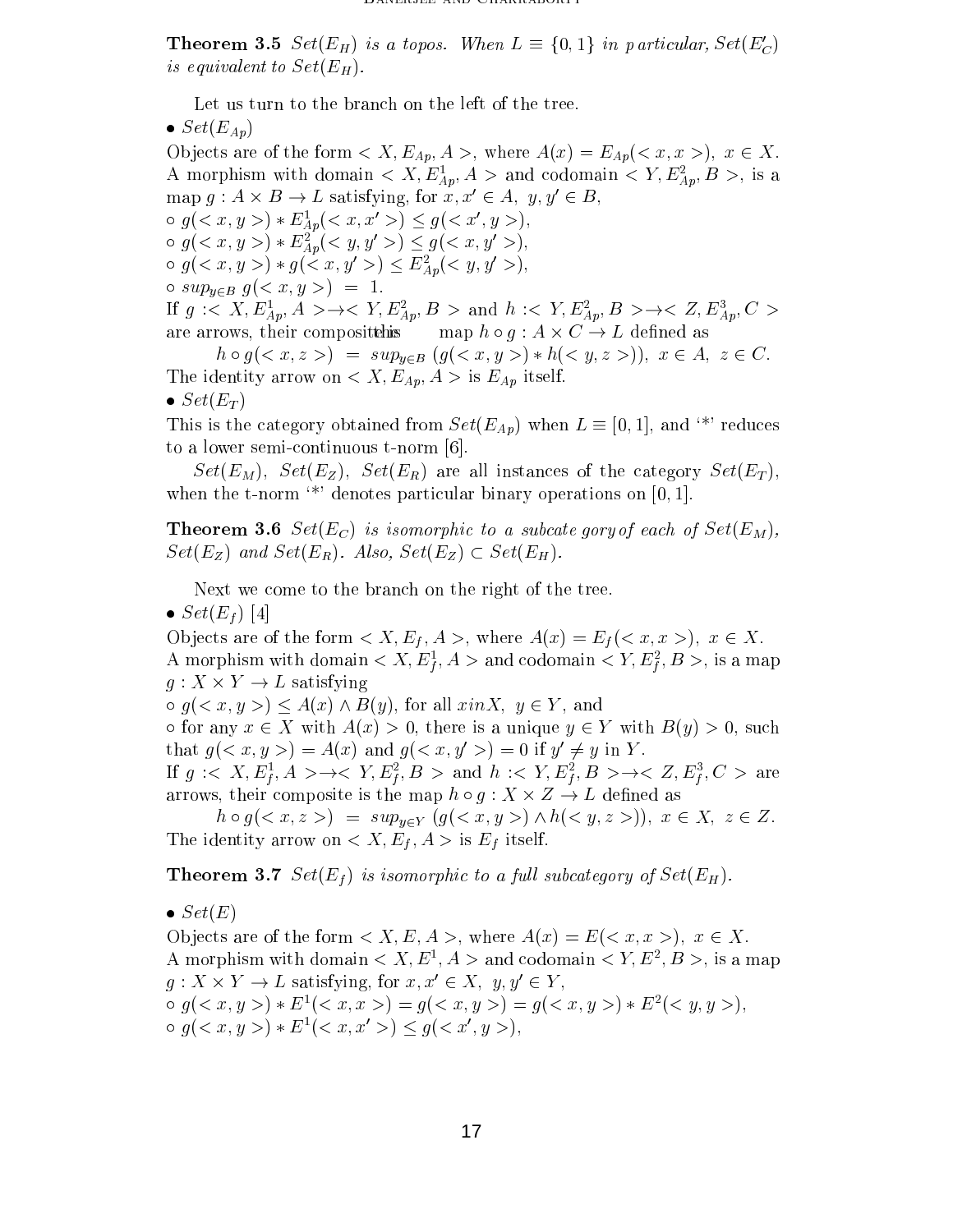$\circ$   $q \in \mathcal{X}, y >$   $\ast$   $E^{-} \in \mathcal{Y}, y >$   $\circ$   $q \in \mathcal{X}, y >$ ,  $g(z, y, y) * g(z, x, y') \le E^2(\langle y, y', z \rangle),$  $\circ$  sup<sub>yEY</sub>  $g(*x, y >*) = E<sup>1</sup>(*x, x >*).$ If  $q \leq A, E^*, A \geq \rightarrow \leq T, E^*, D \geq \text{and } n \leq T, E^*, D \geq \rightarrow \leq Z, E^*, C \geq \text{are}$ 

arrows, the map h grows, which we have provided as a second component of the map  $\alpha$ 

 $h \circ g(*x*, *z*) = sup_{\mathbf{y} \in Y} (g(*x*, *y*>) * h(*y*, *z*>)),  $x \in X$ ,  $z \in Z$ .$  $\mathbf{r}$  is identity and  $\mathbf{r}$  are  $\mathbf{r}$  is  $\mathbf{r}$  is  $\mathbf{r}$ .

It may be noted that Set  $S$  is  $\Gamma_H$  ) is simply at Set (E), viz.  $\Gamma_H$  when  $\Gamma_H$  $L$  is a complete Heyting algebra. We also have

# **Theorem 3.8**  $Set(E_{Ap}) \subset Set(E)$ .

Thus the tree of categories is completed at the top.

One may interpret the tree, thus formed, in the following line. The fact that  $\frac{1}{2}$  category rough occupies a position in between the categories  $\frac{1}{2}$ and  $\alpha$  and  $H$  ) could signify that ROUGH gives a concept of a concept  $H$  of a concept  $\mu$  . than the rst and <sup>a</sup> coarser one than the second. There may be other nodes on this path, e.g.  $Set(\mathcal{L}_C)$ . These may represent the same concept with ner-coarser indiscernibility granules. In the coarser in the coarse in the coarse of the coarse of the coarse o

# <sup>4</sup> Conclusions

The paper is an attempt to substantiate, with the help of <sup>a</sup> category-theoretic basis, the theoretic that  $\alpha$  are the thesis of individual . The triplet of individual  $\alpha$ <Universe,Indiscernibility ,Related Concept> that is taken asan ob ject in each of the dened categories, and in which the related concept (whether crisp or v ague) is dened in terms of the indiscernibility , represents this thesis.

The study indicates <sup>a</sup> wa <sup>y</sup> for introducing new kinds of indiscernibilities and corresponding ob jects, and further, for doing mathematics therein { the last being the reason behind adopting the categorial approach. The structure of a category would ent the strength of the mathematics that the mathematics that the mathematics that can be on its ob jects. So, the possibility of developing <sup>a</sup> good mathematics on an ob ject with an indiscernibility depends upon whether the ob ject is included in a this respective category. In this respective presented in the categories presented further in the categories inv estigation. In particular, the category ROUGH demands <sup>a</sup> detailed study of its structure, occupying as it does, <sup>a</sup> kind of unique position in the presented tree of categories { not being <sup>a</sup> topos itself, but lying between equivalent topoi.

# References

- [1] Banerjee, M., \A Categorial Approach to the Algebra and Logic of the Indiscernible", Ph.D. Thesis, Universit y of Calcutta, India, 1995.
- [2] Banerjee, M. and M.K. Chakraborty, A cate gory for wugh sets, Foundations of Computing and Decision Sciences,  $18(3-4)$  (1993), 167-180.